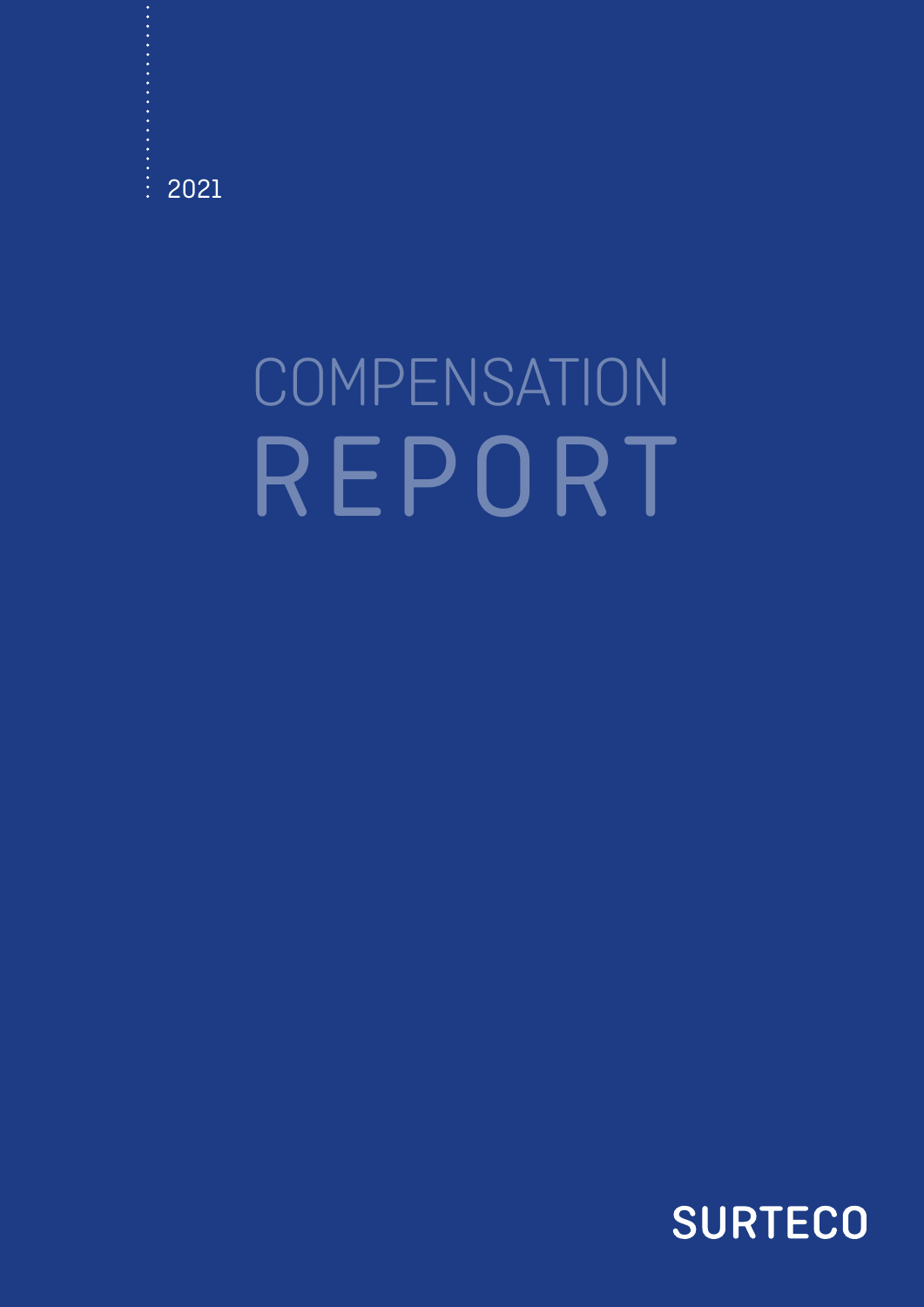# Compensation report

This report describes the compensation system for the Management Board and the Supervisory Board and provides information on the remuneration granted and owed for each individual current or former member of the Management Board and Supervisory Board of SURTECO SE in the business year 2021 pursuant to § 162 Stock Corporation Act (AktG). The compensation system approved by the Annual General Meeting held on 23 June 2021 pursuant to § 87a Stock Corporation Act (AktG) is published on the company's website. The compensation system is to be applied from the day of approval by the Annual General Meeting. The existing contracts of service of the Management Board will not be affected. Since there were no changes in the Management Board during the business year 2021, this report describes the remuneration for the Management Board that has applied to date in accordance with the then valid contracts of service. The compensation system for the Supervisory Board approved by the Annual General Meeting held on 23 June 2021 comes into force from 1 January 2022. Insofar, this report provides information about the remuneration for the Supervisory Board in accordance with the Articles of Association of the company in the version of the resolution passed by the Annual General Meeting held on 2 October 2020. This report was prepared pursuant to § 162 Stock Corporation Act (AktG) by the Management Board and the Supervisory Board and will be submitted to the next ordinary Annual General Meeting for approval.

### Compensation for Members of the Management Board

### Definition and review of the compensation structure

The compensation structure and the level of compensation for the Members of the Management Board are defined in accordance with the contracts of service currently valid for the Management Board on the basis of the proposal of the Supervisory Board's Personnel Committee and are regularly reviewed. The existing compensation system guarantees a level of remuneration appropriate to the activity and responsibility of the Members of

the Management Board. Alongside the functions of the individual Members of the Management Board and their personal performance, further factors taken into account include the economic situation, the success and future prospects of the company, and the commensurate nature of the compensation in view of the comparative environment and the compensation structure otherwise applicable within the SURTECO Group.

The compensation system is described below for the reporting year.

### Compensation elements

The total cash compensation is comprised of a fixed compensation (basic salary) that is independent of any performance element and a performance-based variable component (bonus). The compensation for Members of the Management Board also includes non-cash benefits and other payments.

### Basic salary

The relevant basic salary of the Members of the Management Board is paid in equal monthly amounts. In the business year 2021, it amounts to € 550,000 p.a. for Board Member Mr. Wolfgang Moyses and € 300,000 for Board Member Mr. Manfred Bracher.

None of the Members of the Management Board has undertaken separately remunerated functions as governance officers at the consolidated subsidiary companies.

### Bonus

The currently applicable contracts of service for Board Members provide for variable remuneration (bonus), which the Supervisory Board defines at its discretion on the basis of the consolidated result before tax (EBT) – adjusted by additions/curtailments to be carried out as appropriate – in accordance with IFRS taking account of the return on sales (degression of the bonus with a return on sales of less than 5 %). The contracts provide for a discretionary bonus of 4 % of EBT for Chairman of the Management Board Mr. Wolfgang Moyses and a discretionary bonus of 2 % of EBT for Mr. Manfred Bracher (from 2021 of 2.5 % and

| € 000s                                                                                                                                                                              | BY 1  | BY <sub>2</sub> | BY <sub>3</sub> | BY <sub>4</sub> |
|-------------------------------------------------------------------------------------------------------------------------------------------------------------------------------------|-------|-----------------|-----------------|-----------------|
| <b>Total bonus granted</b>                                                                                                                                                          | 1.000 | 1,200           | 900             | 1,500           |
| - of which 75% payout                                                                                                                                                               | 750   | 900             | 675             | 1,125           |
| - of which 25%<br>retention                                                                                                                                                         | 250   | 300             | 225             | 375             |
| Payout of long-term<br>component<br>(average bonus for<br>the past three BYs<br>$1-3 = 1,033$ . Exceeds<br>bonus of BY1 by 3.3%.<br>Retained share of BY 1<br>is increased by 3.3%. |       |                 |                 | 258             |

from 2022 of 3.0 %). When calculating the bonus granted, the basic salary paid out in the respective business year is deducted from the discretionary bonus. The correlation with sustainable company performance over the long term and a basis of assessment over several years pursuant to § 87 (1) sentences 2 and 3 Stock Corporation Act (AktG) are guaranteed by the fact that 75 % of the bonus for the affected business year is paid in the following year and 25 % is retained without payment of interest. The retained 25 % is paid out after three years (reference period), and it is decreased or increased proportionately as a percentage if the average bonus of the last three business years falls short of, or exceeds, the bonus of the third last business year. The retention cannot be a negative value. If a loss in the previous year has already reduced the basis of assessment of the bonus, no retention is made. The motivation for increasing corporate value is mainly based on the multi-year alignment of the bonus which is linked to the company's EBT and the return on sales. Sample calculation for bonus last reference period. The retained 25 % of the retention will be paid out after expiry of the reference period for the former Member of the Management Board Dr.-Ing Herbert Müller (until 30 September 2019). The payout to Mr. Müller amounted to € 000s 177 in the business year 2021. Since the company has asserted claims against Mr. Müller pursuant to § 93 (2) Stock Corporation Act (AktG), the bonus was paid out with a corresponding reduction in 2021. The litigation has not yet been concluded. The former Member of the Management Board Mr. Andreas Riedl (until 30 June 2020) had the retained 25 % paid out with a flat-rate deduction of 10 %. This payout was made in the business year 2021 and amounted to € 000s 131. Non-cash benefits and other payments The Members of the Management Board receive fringe benefits in the form of non-cash benefits that fundamentally entail values to be recognized from the tax guidelines for use of a company car and various insurance premiums. Mr. Wolfgang Moyses receives an allowance amounting to € 300,000 p.a. for his retirement provision, which is paid to an external welfare fund.

If a Board Member steps down from their office, the contracts of service make provision that the Board Member either (i) waits for the regular calculation of the retention after expiry of the reference period or (ii) the retention can be paid out with a flat-rate deduction of 10 % – the latter with the provision that the amount paid out may not be higher than the amount which was calculated for the fringe benefits. D&O insurance A Directors' and Officers' Liability Insurance ("D&O" insurance) is provided for the Members of the Management Board. Pursuant to the requirements of § 93 (2) Sentence 3

### Maximum compensation

The currently applicable contract of service provides for an upper limit for bonus for the Chairman of the Management Board, Mr. Wolfgang Moyses, with a total amount of € 1,500,000 p.a. The basic salary is fixed at € 550,000, which also defines the upper limit for the basic salary. The allowance for his retirement pension is fixed at € 300,000, which also defines the upper limit. There is no agreed upper limit for fringe benefits.

The basic salary for Mr. Manfred Bracher is fixed at € 300,000, which also defines the upper limit for the basic salary. The currently valid contract of service provides for a maximum remuneration for basic salary including bonus totalling € 1,000,000 p.a. There is no agreed upper limit for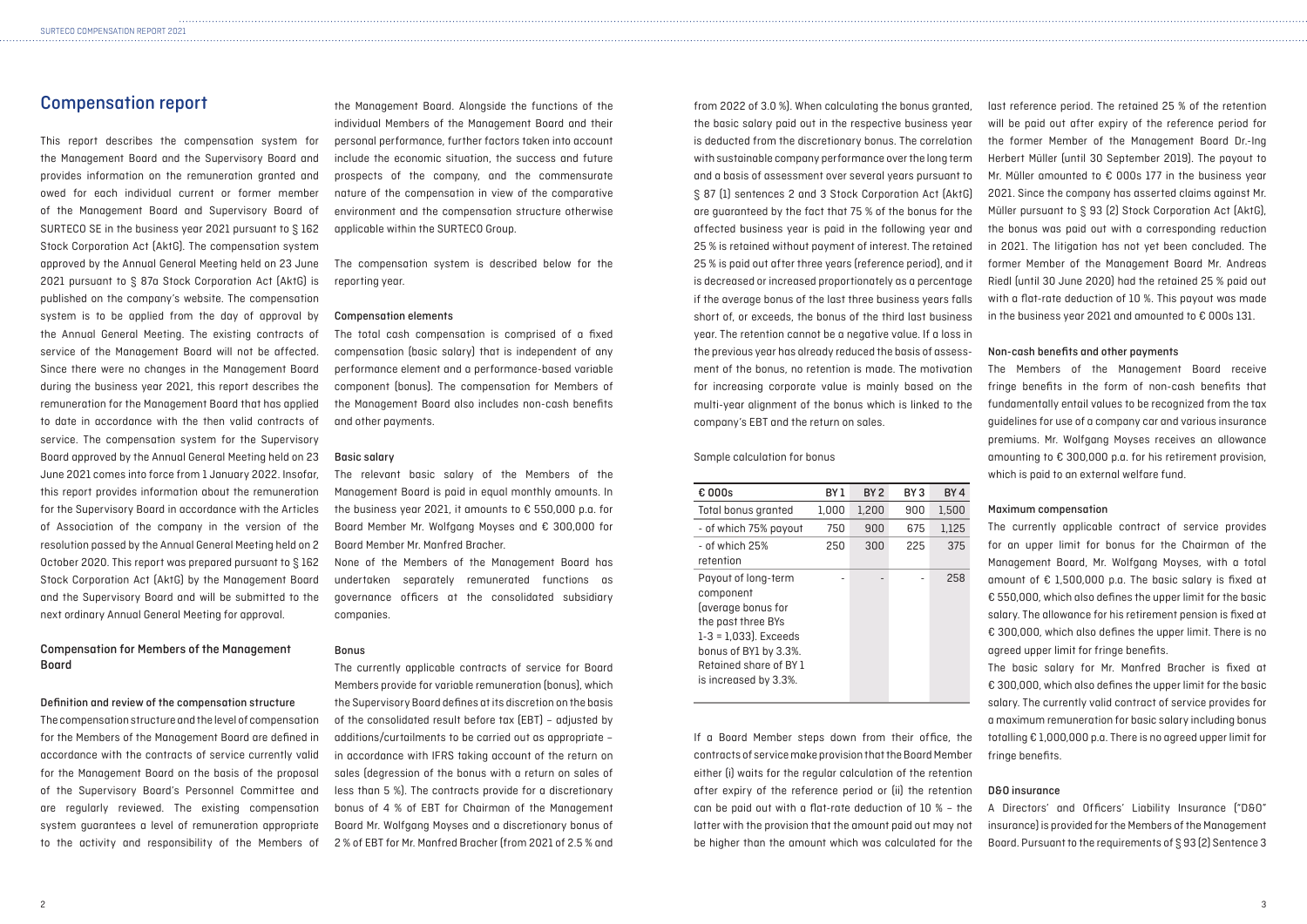### Compensation granted and due

The following tables show the remuneration granted and owed to each individual member of the Management Board in the business year 2021 (inflows) as well as the non-cash and other remuneration for the business year 2021. According to the provisions of § 162 Stock Corporation Act (AktG), amounts must be recognised as granted and owed remuneration which were already due in the reporting period and paid to the individual Member of the Management Board or for which the payment due has not yet been made. The information on the remuneration granted and owed is in each case divided into fixed and variable remuneration components and supplemented by non-cash and other payments.

The EBT in the business year 2020 was € 000s 43,298. Insofar, the bonus for Mr. Wolfgang Moyses (discretionary bonus of 4 % of EBT less fixed renumeration in 2020 of € 000s 539) amounted to a total of € 000s 1,193, of which the one-year variable remuneration of  $\epsilon$  000s 895 was paid out in the business year 2021 and € 000s 298 was transferd in the bonus bank for the multi-year variable remuneration. The bonus for Mr. Manfred Bracher (prorated discretionary bonus of 2.0 % of EBT less fixed renumeration in 2020 of € 000s of 269) amounted to a total of € 000s 525 for 2020. Out of this, the one-year variable remuneration of € 000s 394 was paid out in the business year 2021 and € 000s 131 was transfered into the bonus bank. The return on sales was 6.9 % in 2020.

of the Stock Corporation Act (AktG), the excess (deductible) amounts to 10 % of the loss or damage up to an amount of one and a half times the fixed annual compensation of the Board Member.

### Payments by third parties

During the business year under review, no Member of the Management Board received payments or equivalent plan benefits from third parties (including companies with which the SURTECO Group maintains business relations) in relation to their activity as a Member of the Management Board.

### Loans to Members of the Management Board

During the period under review, no advances or loans were granted to Members of the Management Board of SURTECO GROUP SE.

### Benefits for premature termination of employment

The contracts of service for the Members of the Management Board automatically come to an end when the period of appointment for the relevant Member of the Management Board is concluded. If the appointment of a Member of the Management Board is revoked during the term of their contract of service, the Board Member affected can be placed on administrative leave for the remaining term of the contract and the compensation will continue to be paid. In each case, notice of termination can be served on the contracts of service by both sides for good cause. If a Member of the Management Board is temporarily incapacitated and unable to work, the basic salary will continue to be paid in the case of Dr. Wolfgang Moyses for a period of up to twelve months and in the case of Mr. Manfred Bracher up to six months. If death occurs during the period of the employment relationship, the heirs of the relevant Board Member have the right to continued payment of the basic salary for the month in which death occurs and for a further six months. The contracts of service for the Members of the Management Board do not include any benefits for the eventuality of a premature termination in the event of a change of control (Change of Control clause).

| <b>Granted and owed</b>          | <b>Wolfgang Moyses</b> |      | <b>Manfred Bracher</b> |                  | <b>Andreas Riedl</b> |                          | <b>Herbert Müller</b> |                    |
|----------------------------------|------------------------|------|------------------------|------------------|----------------------|--------------------------|-----------------------|--------------------|
| remuneration (inflow)            | Chairman of the        |      | Member of the          |                  | Member of the        |                          | Chairman of the       |                    |
|                                  | Management             |      |                        | Management Board |                      | Management Board         |                       | Management Board   |
|                                  | Board                  |      | from 1 February        |                  | until 30 June 2020   |                          |                       | until 30 September |
|                                  |                        |      | 2020                   |                  |                      |                          | 2019                  |                    |
| € 000s                           | 2021                   | 2021 | 2021                   | 2021             | 2021                 | 2021                     | 2021                  | 2021               |
|                                  |                        | in % |                        | in %             |                      | in %                     |                       | in %               |
| <b>Fixed remuneration</b>        | 550                    | 31   | 300                    | 42               |                      | $\qquad \qquad -$        |                       |                    |
| Fringe benefits                  | 23                     | 1    | 26                     | 3                |                      | $\overline{\phantom{a}}$ | 15                    | 8                  |
| Total                            | 573                    | 32   | 326                    | 45               |                      | $\overline{\phantom{a}}$ | 15                    | 8                  |
| Single-year variable             |                        |      |                        |                  |                      |                          |                       |                    |
| remuneration [75 %]              | 895                    | 51   | 394                    | 55               | 436                  | 77                       |                       |                    |
| (granted for the business year   |                        |      |                        |                  |                      |                          |                       |                    |
| 2020 and paid out in 2021)       |                        |      |                        |                  |                      |                          |                       |                    |
| Multi-year variable              |                        |      |                        |                  |                      |                          |                       |                    |
| remuneration (25 %)              |                        |      |                        |                  |                      |                          |                       |                    |
| (Attainment of target depends on |                        |      |                        |                  | 131                  | 23                       | 177                   | 92                 |
| the average bonus for the past   |                        |      |                        |                  |                      |                          |                       |                    |
| three years)                     |                        |      |                        |                  |                      |                          |                       |                    |
| <b>Total</b>                     | 1,468                  | 83   | 720                    | 100              | 567                  | 100                      | 192                   | 100                |
| Pension expenses                 | 300                    | 17   |                        |                  |                      | $\qquad \qquad -$        |                       |                    |
| <b>Total remuneration</b>        | 1,768                  | 100  | 720                    | 100              | 567                  | 100                      | 192                   | 100                |

### Compliance with remuneration upper limits

In accordance with the currently valid contracts for the Management Board, the upper remuneration limits are observed in the year of granting the bonus.

## Development of the remuneration of the Management Board and Supervisory Board in relation to the remuneration of the workforce and the income per-

### formance of the company

The maximum remuneration for Mr. Bracher is a total of € 1,000,000 p.a. for the basic remuneration and the variable remuneration. This amount was not exceeded when the bonus amounting to € 000s 525 was granted in the business year 2020 and a fixed salary of € 000s 269 in the business year 2020. A maximum limit for the bonus of € 1,500,000 p.a. applies for Mr. Moyses. This amount was not exceeded when the bonus amounting to € 000s 1,196 was granted for the business year 2020. The following table provides information about the annual change in remuneration of the current and former Board Members, the remuneration of the rest of the workforce and the income performance of the company. The income performance of the company is presented on the basis of the key performance indicators of the Group, sales and earnings before financial result and income tax (EBIT) and the annual result of the SURTECO GROUP SE pursuant to § 275 (2) No. 17 German Commercial Code (HGB). The average remuneration of the entire workforce in Germany is used to show the average remuneration of the employees on a full-time equivalent basis. Use was made of the transitional regulation pursuant to § 26j of the Introductory Act (Einführungsgesetz) to the Stock Corporation Act (Aktiengesetz).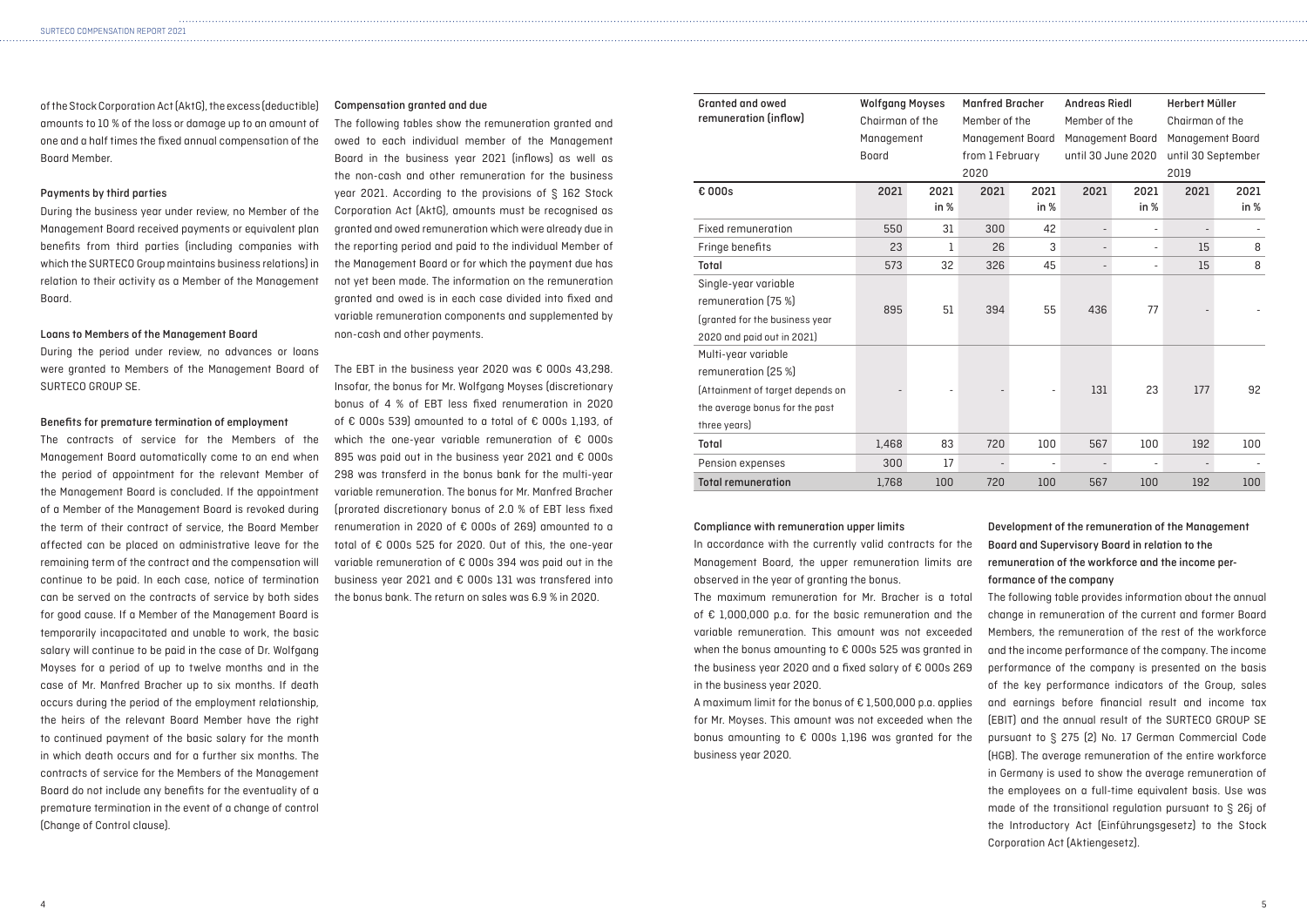### Loans to Members of the Supervisory Board

During the period under review, no advances or loans were granted to Members of the Supervisory Board of SURTECO GROUP SE.

| Compensation granted and due (inflow) for Members of the Supervisory Board 2021 |         |                              |       |                                                |      |  |  |  |  |  |  |  |  |
|---------------------------------------------------------------------------------|---------|------------------------------|-------|------------------------------------------------|------|--|--|--|--|--|--|--|--|
|                                                                                 | Total   | <b>Basic</b><br>remuneration | in %  | Remuneration<br>for activities on<br>the Audit | in % |  |  |  |  |  |  |  |  |
| €                                                                               |         |                              |       | Committee                                      |      |  |  |  |  |  |  |  |  |
| Andreas                                                                         |         |                              |       |                                                |      |  |  |  |  |  |  |  |  |
| Engelhardt<br>Chariman (from 2 October 2020)                                    | 60,900  | 51,900                       | 85.2  | 9,000                                          | 14.8 |  |  |  |  |  |  |  |  |
| <b>Tim Fiedler</b><br>Deputy Chairman                                           | 32,000  | 32,000                       | 100.0 |                                                |      |  |  |  |  |  |  |  |  |
| <b>Tobias Pott</b><br>Vice Chairman (from 2 October 2020)                       | 44,900  | 35,900                       | 80.0  | 9,000                                          | 20.0 |  |  |  |  |  |  |  |  |
| Jens Krazeisen                                                                  | 32,000  | 32,000                       | 100.0 |                                                |      |  |  |  |  |  |  |  |  |
| Dirk Mühlenkamp<br>from 1 September 2021                                        |         | 0                            |       |                                                |      |  |  |  |  |  |  |  |  |
| Jochen Müller<br>from 2 October 2020                                            | 11,650  | 7,900                        | 67.8  | 3,750                                          | 32.2 |  |  |  |  |  |  |  |  |
| Jan Oberbeck<br>from 12 April 2021                                              |         | 0                            |       |                                                |      |  |  |  |  |  |  |  |  |
| <b>Thomas Stockhausen</b>                                                       | 32,000  | 32,000                       | 100.0 | $\overline{\phantom{a}}$                       |      |  |  |  |  |  |  |  |  |
| Jörg Wissemann                                                                  | 41,000  | 32,000                       | 78.0  | 9,000                                          | 22.0 |  |  |  |  |  |  |  |  |
| Dr.-Ing. Jürgen Großmann<br>until 2 October 2020<br>Chairman                    | 55,550  | 48,300                       | 87.0  | 7,250                                          | 13.0 |  |  |  |  |  |  |  |  |
| Dr. Christoph Amberger<br>until 8 April 2021<br>Deputy Chairman                 | 48,000  | 32,000                       | 100.0 |                                                |      |  |  |  |  |  |  |  |  |
| Heinz-Dieter Stöckler<br>until 23 June 2021                                     | 32,000  | 48,000                       | 100.0 |                                                |      |  |  |  |  |  |  |  |  |
| <b>Total</b>                                                                    | 390,000 | 352,000                      |       | 38,000                                         |      |  |  |  |  |  |  |  |  |

### Comparison of annual change pursuant to § 162 (1) No.2

| Annual change in %                               | 2021 compared |
|--------------------------------------------------|---------------|
|                                                  | with 2020     |
| <b>Remuneration for the Management</b><br>Board  |               |
| <b>Wolfgang Moyses</b>                           | $+105$        |
| <b>Manfred Bracher</b>                           | $+146$        |
| <b>Andreas Riedl</b>                             | $+103$        |
| (until 30 June 2020)                             |               |
| Herbert Müller                                   | $+149$        |
| (until 30 September 2019)                        |               |
| <b>Remuneration for the Supervisory</b><br>Board |               |
| Andreas Engelhardt                               | $+79$         |
| Tim Fiedler*                                     | $+720$        |
| <b>Tobias Pott</b>                               | $+186$        |
| Jens Krazeisen                                   | $+78$         |
| Dirk Mühlenkamp                                  |               |
| (from 1 September 2021)                          |               |
| Jochen Müller                                    |               |
| (from 2 October 2020)                            |               |
| Jan Oberbeck                                     |               |
| (from 12 April 2021)                             |               |
| <b>Thomas Stockhausen</b>                        | $+78$         |
| Jörg Wissemann                                   | $+161$        |
| Dr.-Ing. Jürgen Großmann                         | $+23$         |
| (until 2 October 2020)                           |               |
| Heinz-Dieter Stöckler                            | $+96$         |
| (until 23 June 2021)                             |               |
| Christoph Amberger                               | $+78$         |
| (until 8 April 2021)                             |               |
| Income performance                               |               |
| Group sales                                      | $+21$         |
| <b>Group EBIT</b>                                | $+57$         |
| Annual result for SURTECO GROUP SE               | $+27$         |
| Workforce                                        |               |
| <b>Total workforce in Germany</b>                | +8            |

\*Joined 14 October 2019. Payment of pro rata Supervisory Board remuneration in 2020.

### Compensation for Members of the Supervisory Board

### Compensation elements

The compensation for Members of the Supervisory Board is regulated in § 12 of the Articles of Association. In accordance with the valid Articles of Association on 31 December 2021, the Members of the Supervisory Board received in the business year 2021, apart from reimbursement of their expenses, compensation payable after the resolution on the appropriation of the profit was passed by the Annual General Meeting in 2021. The basic remuneration is € 400.00 per eurocent dividend per share for the year for which compensation is paid, but a minimum of € 18,000. If the dividend exceeds 90 eurocents per share, the compensation per eurocent shall only be € 200.00 for the part of the dividend which exceeds 90 eurocents. The Annual General Meeting held on 23 June 2021 passed a resolution approving a dividend of  $\epsilon$  0.80. The basic remuneration is paid pro rata if a member joins or leaves the Supervisory Board during the course of the year. The compensation increases by a factor of two times for the Chairman of the Supervisory Board and by one and a half times for each substitute chairman. The members of the Audit Committee also receive a further remuneration amounting to a total of up to € 40,000.00 annually. The Supervisory Board decides on the amount and allocation of this further remuneration based on the proposal by the Audit Committee, at their discretion taking into account the time taken by each of the members of the Audit Committee to carry out their functions.

### D&O insurance

A Directors' & Officers' liability insurance for purely financial losses ("D&O" insurance) is provided for Members of the Supervisory Board.

### Other benefits

Members of the Supervisory Board receive no other amounts in remuneration above the compensation presented above or any other benefits for personally provided services, in particular for consultancy or mediation services.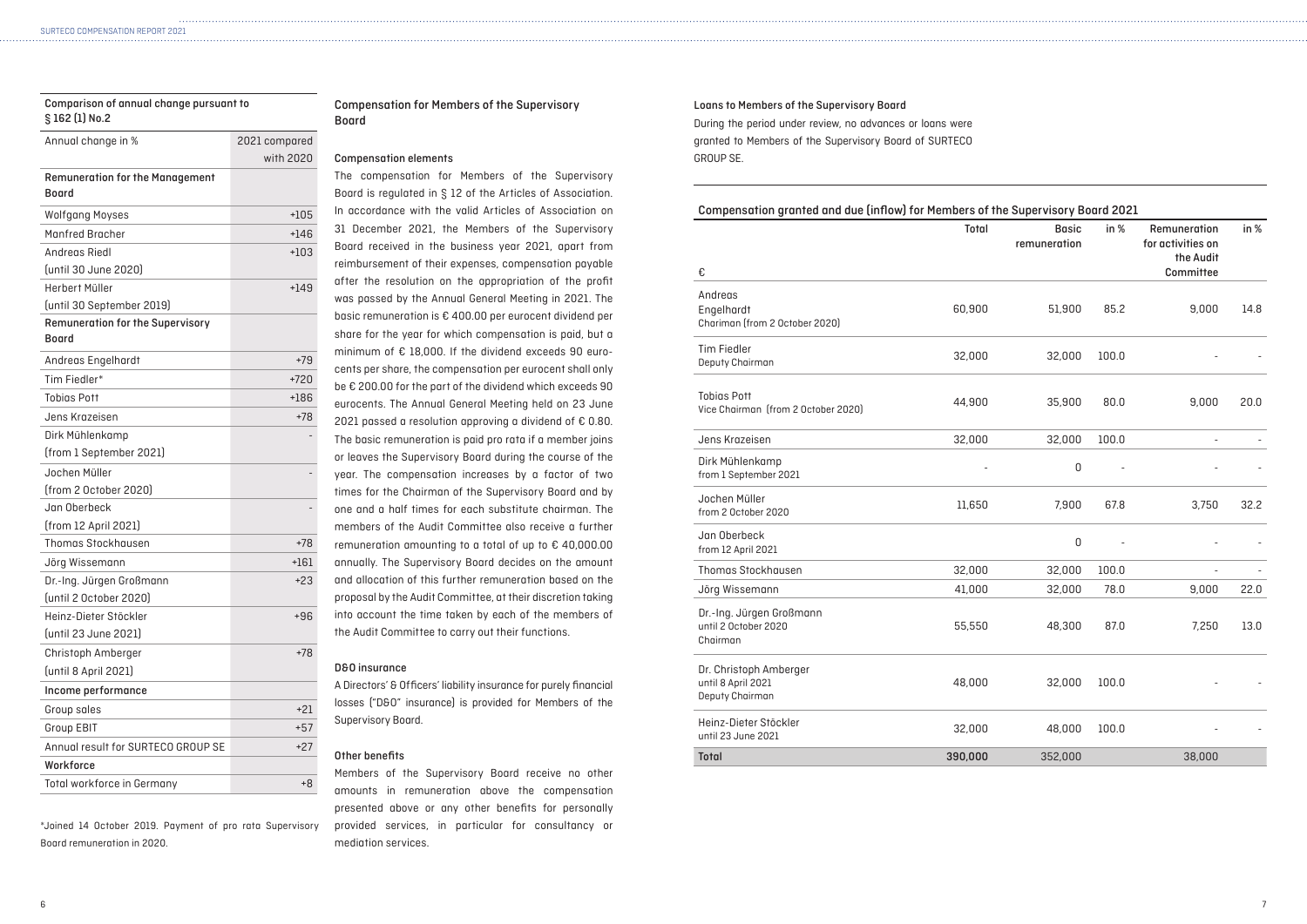Report of the independent auditor on the formal audit of the remuneration report pursuant to § 162 Abs. 3 AktG

To SURTECO GROUP SE, Buttenwiesen

Opinion

We have formally audited the remuneration report of the SURTECO GROUP SE, Buttenwiesen, for the financial year from January 1 to December 31, 2021 to determine whether the disclosures pursuant to § [Article] 162 Abs. [paragraphs] 1 and 2 AktG [Aktiengesetz: German Stock Corporation Act] have been made in the remuneration report. In accordance with § 162 Abs. 3 AktG, we have not audited the content of the remuneration report.

In our opinion, the information required by  $S$  162 Abs. 1 and 2 AktG has been disclosed in all material respects in the accompanying remuneration report. Our opinion does not cover the content of the remuneration report.

Basis for the opinion

We conducted our formal audit of the remuneration report in accordance with  $\S$  162 Abs. 3 AktG and IDW [Institut der Wirtschaftsprüfer: Institute of Public Auditors in Germany] Auditing Standard: The formal audit of the remuneration report in accordance with § 162 Abs. 3 AktG (IDW AuS 870). Our responsibility under that provision and that standard is further described in the "Auditor's Responsibilities" section of our auditor's report. As an audit firm, we have complied with the requirements of the IDW Quality Assurance Standard: Requirements to quality control for audit firms [IDW Qualitätssicherungsstandard - IDW QS 1]. We have complied with the professional duties pursuant to the Professional Code for German Public Auditors and German Chartered Auditors [Berufssatzung für Wirtschaftsprüfer und vereidigte Buchprüfer - BS WP/vBP], including the requirements for independence.

Responsibility of the Management Board and the Supervisory Board

The management board and the supervisory board are responsible for the preparation of the remuneration report, including the related disclosures, that complies with the requirements of § 162 AktG. They are also responsible for such internal control as they determine is necessary to enable the preparation of a remuneration report, including the related disclosures, that is free from material misstatement, whether due to fraud or error.

Auditor's Responsibilities

Our objective is to obtain reasonable assurance about whether the information required by § 162 Abs. 1 and 2 AktG has been disclosed in all material respects in the remuneration report and to express an opinion thereon in an auditor's report.

We planned and performed our audit to determine, through comparison of the disclosures made in the remuneration report with the disclosures required by § 162 Abs. 1 and 2 AktG, the formal completeness of the remuneration report . In accordance with § 162 Abs 3 AktG, we have not audited the accuracy of the disclosures, the completeness of the content of the individual disclosures, or the appropriate presentation of the remuneration report.

Munich, 13. April 2022

PricewaterhouseCoopers GmbH Wirtschaftsprüfungsgesellschaft

Jürgen Schumann ppa. Andreas Sulzer

Wirtschaftsprüfer Wirtschaftsprüfer (German Public Auditor) (German Public Auditor)